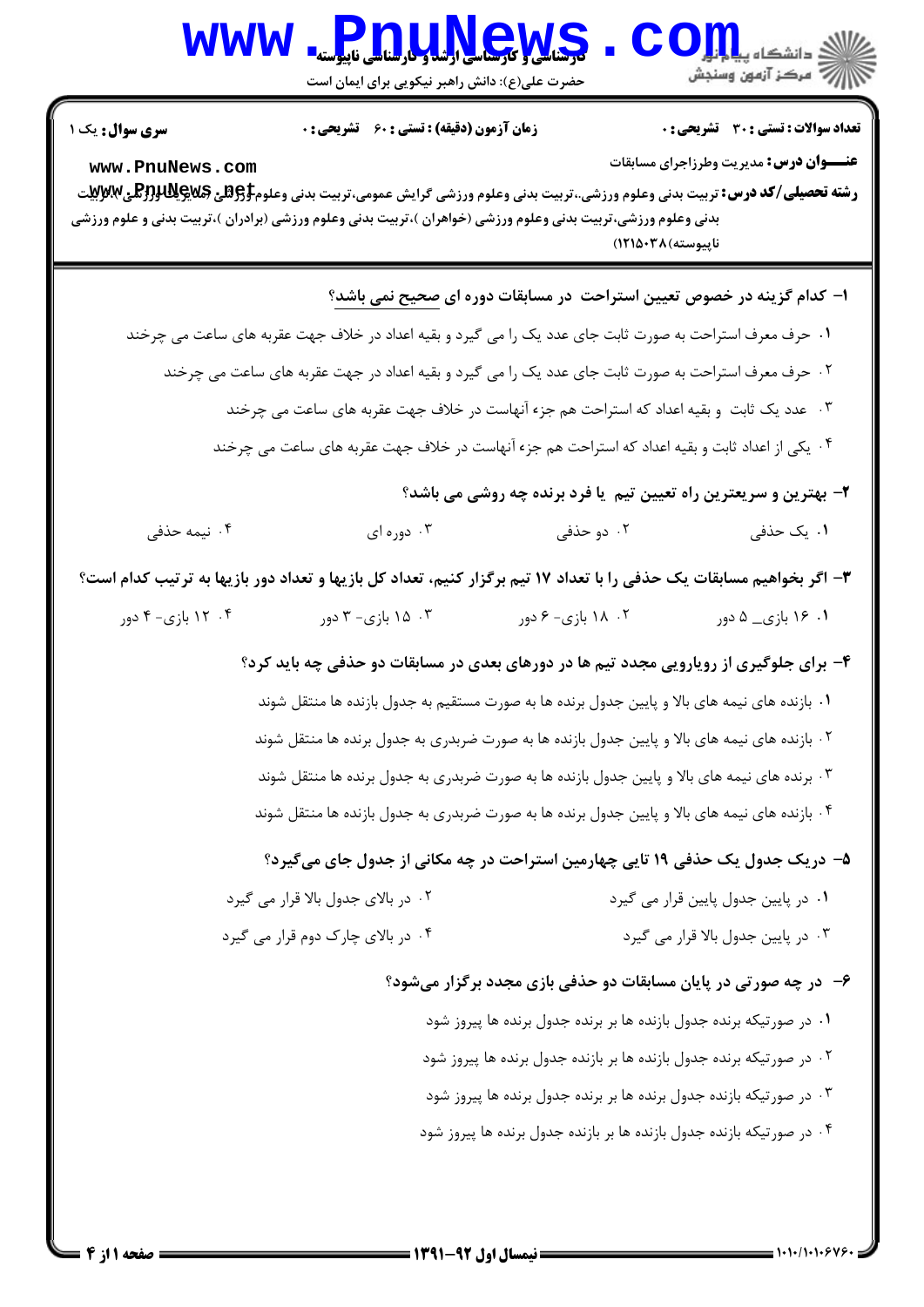|                                                                                                                                                                                                                                                                                                         | <mark>ەرمىلىكى ئىرىشاسى باشتا و ئاراشاش</mark> ى ئاپي <mark>و</mark> ستە<br>حضرت علی(ع): دانش راهبر نیکویی برای ایمان است |                                                                | د دانشگاه پ <b>یاج ت<mark>و</mark>ر</b><br>رِ که مرڪز آزمون وسنڊش                             |  |  |
|---------------------------------------------------------------------------------------------------------------------------------------------------------------------------------------------------------------------------------------------------------------------------------------------------------|---------------------------------------------------------------------------------------------------------------------------|----------------------------------------------------------------|-----------------------------------------------------------------------------------------------|--|--|
| <b>سری سوال : ۱ یک</b><br>www.PnuNews.com<br><b>رشته تحصیلی/کد درس:</b> تربیت بدنی وعلوم ورزشی.،تربیت بدنی وعلوم ورزشی گرایش عمومی،تربیت بدنی وعلوم <del>[9] RJYWِ</del> ی@WRلاللار&RپW<br>بدنی وعلوم ورزشی،تربیت بدنی وعلوم ورزشی (خواهران )،تربیت بدنی وعلوم ورزشی (برادران )،تربیت بدنی و علوم ورزشی | <b>زمان آزمون (دقیقه) : تستی : 60 ٪ تشریحی : 0</b>                                                                        | (ناپیوسته) ۱۲۱۵۰۳۸                                             | <b>تعداد سوالات : تستی : 30 ٪ تشریحی : 0</b><br><b>عنـــوان درس:</b> مدیریت وطرزاجرای مسابقات |  |  |
| ۷- در جریان برگزاری مسابقات استفاده از جدول دو حذفی پیشرفته معرف چیست؟                                                                                                                                                                                                                                  |                                                                                                                           |                                                                |                                                                                               |  |  |
|                                                                                                                                                                                                                                                                                                         | ۰۲ زیبایی بیشتر جدول                                                                                                      |                                                                | ۰۱ گرفتن فضای کمتر در برگه مسابقات                                                            |  |  |
|                                                                                                                                                                                                                                                                                                         | ۰۴ تعیین بهتر استراحت در جدول                                                                                             |                                                                | ۰۳ تبحر مسئولين فني                                                                           |  |  |
| ۸– در این نوع جدول، تیمها یا نفرات بازنده جدول برنده به پایین جدول برندهها منتقل میشوند؟                                                                                                                                                                                                                |                                                                                                                           |                                                                |                                                                                               |  |  |
| ۰۴ هرمی                                                                                                                                                                                                                                                                                                 | ۰۳ دو حذفی عمودی                                                                                                          | ۰۲ دو حذفی پیشرفته                                             | ۰۱ گسترده                                                                                     |  |  |
|                                                                                                                                                                                                                                                                                                         |                                                                                                                           |                                                                | ۹- هدف از سیدینگ چیست؟                                                                        |  |  |
| ۰۲ روبرو نشدن بازیکنان تکنیکی در مراحل مقدماتی                                                                                                                                                                                                                                                          |                                                                                                                           |                                                                | ٠١. بذر پاشيدن است                                                                            |  |  |
| ۰۴ به منظور توزیع متعادل قدرت در جریان بازیها                                                                                                                                                                                                                                                           |                                                                                                                           | ۰۳ برای زیبایی مسابقات تیمهای قوی را به هم نزدیکتر کنیم        |                                                                                               |  |  |
|                                                                                                                                                                                                                                                                                                         |                                                                                                                           | ۱۰-۔ دور دوم مسابقات جام جهانی فوتبال به چه روشی برگزار میشود؟ |                                                                                               |  |  |
| ۰۴ ضربدری                                                                                                                                                                                                                                                                                               | ۰۳ حذفی                                                                                                                   | ۰۲ دوره ای                                                     | ۰۱ نیمه حذفی                                                                                  |  |  |
| <b>۱۱- در جدول دوره ای با تعداد ۱۲ تیم تعداد دورهای مسابقه و تعداد کل مسابقه <u>به ترتیب</u> چه میباشد؟</b>                                                                                                                                                                                             |                                                                                                                           |                                                                |                                                                                               |  |  |
| ۰۴ ۱۰ دور- ۶۰ مسابقه                                                                                                                                                                                                                                                                                    | ۰۳ ور- ۳۳ مسابقه                                                                                                          | ۰۲ - ۱۱ دور- ۶۶ مسابقه                                         | ٠١. ١٢ دور- ۵۵ مسابقه                                                                         |  |  |
| ۱۲– "تقسیم کار ضروری بین واحدها و تعیین وظایف مشخص افراد برای تحقق هدفهای معین و هماهنگ واحدها "عبار تست از:                                                                                                                                                                                            |                                                                                                                           |                                                                |                                                                                               |  |  |
| ۰۴ پیش بینی                                                                                                                                                                                                                                                                                             | ۰۳ برنامه ریزی                                                                                                            | ۰۲ سازماندهی                                                   | ۰۱ مدیریت                                                                                     |  |  |
|                                                                                                                                                                                                                                                                                                         |                                                                                                                           |                                                                | ۱۳- کدام عبارت صحیح <u>نمیباشد</u> ؟                                                          |  |  |
| ۰۱ مدیران سطح عالی سازمان، به حداکثر مهارت ادراکی نیاز دارند                                                                                                                                                                                                                                            |                                                                                                                           |                                                                |                                                                                               |  |  |
| ۰۲ مدیران سطح عالی سازمان، به حداکثر مهارت فنی نیاز دارند                                                                                                                                                                                                                                               |                                                                                                                           |                                                                |                                                                                               |  |  |
| ۰۳ مدیران سطح پایین سازمان، به حداکثر مهارت فنی نیاز دارند                                                                                                                                                                                                                                              |                                                                                                                           |                                                                |                                                                                               |  |  |
| ۰۴ مدیران سطح پایین سازمان، به مهارت ادراکی کمتری نیاز دارند                                                                                                                                                                                                                                            |                                                                                                                           |                                                                |                                                                                               |  |  |
| ۱۴- کدام گزینه از پرهزینهترین و حساسترین فعالیتهای سازمان بهشمار میرود؟                                                                                                                                                                                                                                 |                                                                                                                           |                                                                |                                                                                               |  |  |
| ۰۴ جلسات و سمینارها                                                                                                                                                                                                                                                                                     | ۰۳ سخنرانی ها                                                                                                             | ٢. تنظيم صورت جلسه                                             | ٠١. تفريحات سالم                                                                              |  |  |
|                                                                                                                                                                                                                                                                                                         |                                                                                                                           |                                                                |                                                                                               |  |  |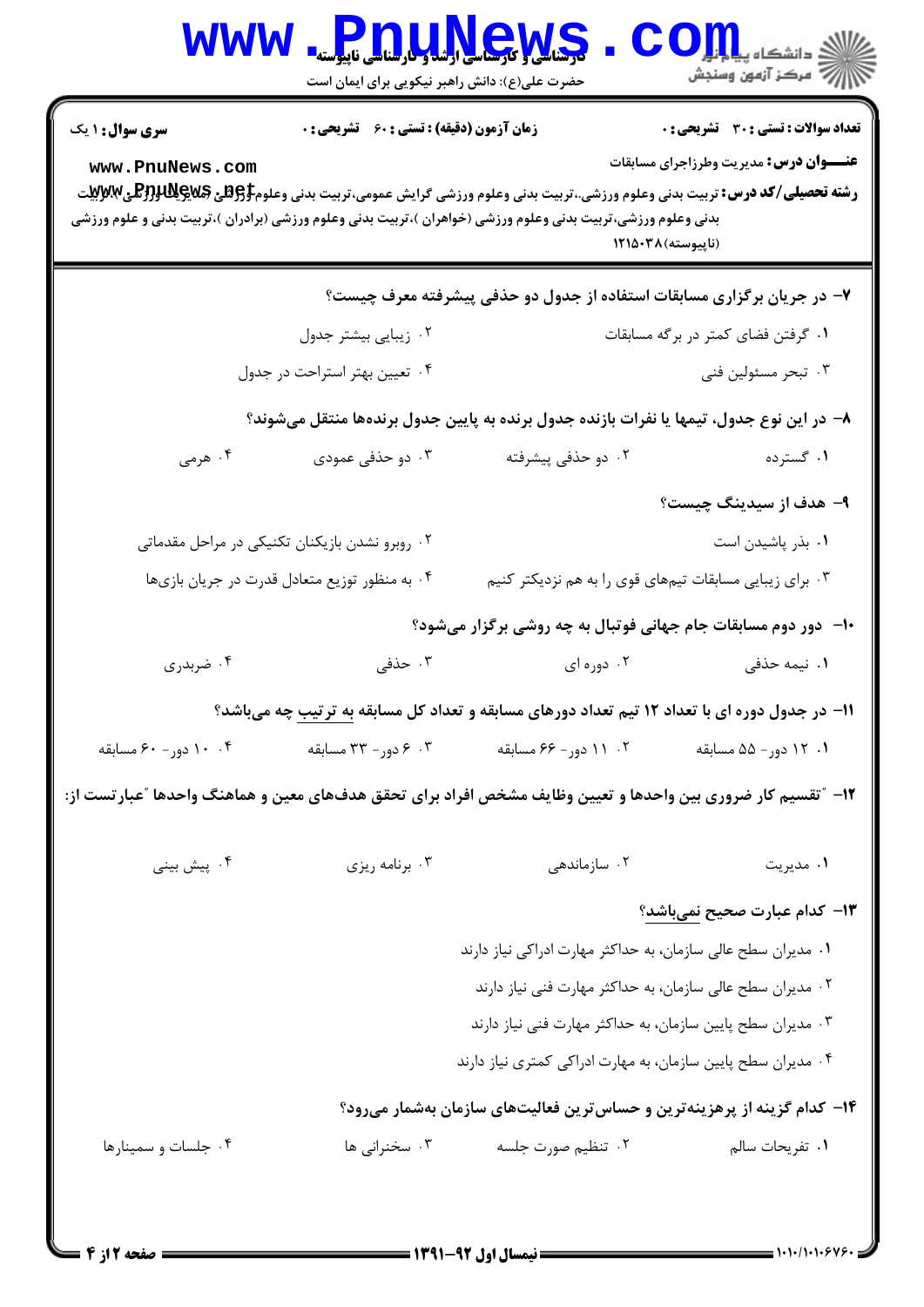| <b>WWW</b>                                                                                                                                              | <b>Pnu,u,News</b><br>حضرت علی(ع): دانش راهبر نیکویی برای ایمان است                                                                                                                                                                                                                                                      |                                                                                   | د دانشکاه پیا <mark>م</mark> او <mark>ر</mark><br>أأآت مرکز آزمون وسنجش                       |  |  |
|---------------------------------------------------------------------------------------------------------------------------------------------------------|-------------------------------------------------------------------------------------------------------------------------------------------------------------------------------------------------------------------------------------------------------------------------------------------------------------------------|-----------------------------------------------------------------------------------|-----------------------------------------------------------------------------------------------|--|--|
| <b>سری سوال : ۱ یک</b><br>www.PnuNews.com                                                                                                               | <b>زمان آزمون (دقیقه) : تستی : 60 ٪ تشریحی : 0</b><br><b>رشته تحصیلی/کد درس:</b> تربیت بدنی وعلوم ورزشی.،تربیت بدنی وعلوم ورزشی گرایش عمومی،تربیت بدنی وعلوم <del>[9] R&amp;</del> و P#R&R&لالورF& و W؟<br>بدنی وعلوم ورزشی،تربیت بدنی وعلوم ورزشی (خواهران )،تربیت بدنی وعلوم ورزشی (برادران )،تربیت بدنی و علوم ورزشی | (ناپیوسته) ۱۲۱۵۰۳۸                                                                | <b>تعداد سوالات : تستي : 30 ٪ تشريحي : 0</b><br><b>عنـــوان درس:</b> مدیریت وطرزاجرای مسابقات |  |  |
|                                                                                                                                                         |                                                                                                                                                                                                                                                                                                                         | ۱۵- کدام گزینه در خصوص ویژگیهای خاص یک سخنرانی صحیح نمیباشد؟                      |                                                                                               |  |  |
|                                                                                                                                                         | ۰۲ مدت هر سخنرانی بین ۱۵ تا ۳۰ دقیقه باشد                                                                                                                                                                                                                                                                               |                                                                                   | ۰۱ سخنرانی باید کوتاه و مختصر باشد                                                            |  |  |
|                                                                                                                                                         | ۰۴ در پایان هر سخنرانی چند بند مفید و مختصر ارائه شود                                                                                                                                                                                                                                                                   | ۰۳ مطالب سخنرانی هماهنگ با هدف گردهمایی باشد                                      |                                                                                               |  |  |
|                                                                                                                                                         | ۱۶- برنامه و نحوه برگزاری مسابقات با توجه به چه چیزی باید تعیین شود؟                                                                                                                                                                                                                                                    |                                                                                   |                                                                                               |  |  |
| ۰۴ نیروی انسانی                                                                                                                                         | ۰۳ امکانات فیزیکی                                                                                                                                                                                                                                                                                                       | ۰۲ امکانات فنی                                                                    | ۰۱ امکانات مالی                                                                               |  |  |
| ۱۷– یکی از بهترین روشها برای شناخت قهرمان در مسابقات کدام است؟                                                                                          |                                                                                                                                                                                                                                                                                                                         |                                                                                   |                                                                                               |  |  |
| ۰۴ روش نردبانی                                                                                                                                          | ۰۳ جدول دوره ای                                                                                                                                                                                                                                                                                                         | ٠٢ جدول المپيک                                                                    | ۰۱ روش یک حذفی                                                                                |  |  |
|                                                                                                                                                         |                                                                                                                                                                                                                                                                                                                         | ۱۸- بهترین روش برای برگزاری برنامههای تفریحی و غیررسمی داخلی باشگاهها کدام است؟   |                                                                                               |  |  |
| ۰۱ مسابقات گسترده<br>۰۲ مسابقات دورهای در چهار گروه                                                                                                     |                                                                                                                                                                                                                                                                                                                         |                                                                                   |                                                                                               |  |  |
| ۰۴ مسابقات دورهای در دو گروه                                                                                                                            |                                                                                                                                                                                                                                                                                                                         |                                                                                   | ۰۳ مسابقات دورهای در سه گروه                                                                  |  |  |
| ۱۹- در جدول المپیک تیمها به چند گروه تقسیم و تعداد تیمهای راهیافته به مرحله دوم <u>به ترتیب</u> کدام گزینه است؟                                         |                                                                                                                                                                                                                                                                                                                         |                                                                                   |                                                                                               |  |  |
| ۰۴ ۶ گروه - ۱۲ تیم                                                                                                                                      | ۰۳ ۸ گروه - ۱۶ تیم                                                                                                                                                                                                                                                                                                      | ۰. ۱۰ گروه - ۲۰ تیم                                                               | ۰۱ ۴ گروه - ۸ تيم                                                                             |  |  |
|                                                                                                                                                         |                                                                                                                                                                                                                                                                                                                         | ۲۰- زمانیکه از جدول دوره ای معمولی استفاده نشود، از کدام جدول دیگر استفاده میشود؟ |                                                                                               |  |  |
| ۰۲ جدول دوره ای ضربدری                                                                                                                                  |                                                                                                                                                                                                                                                                                                                         |                                                                                   | ٠١ جدول المپيک                                                                                |  |  |
|                                                                                                                                                         | ۰۴ جدول ترکیبی                                                                                                                                                                                                                                                                                                          |                                                                                   | ۰۳ جدول آسیایی                                                                                |  |  |
|                                                                                                                                                         | ۲۱–در مسابقه پینگپنگ آقایان اگر یک تیم در سمت چپ جدول قرار داشته باشد، مربی تیم به منظور افزایش میزان موفقیت                                                                                                                                                                                                            | تیمش، برگه آرایش را چگونه باید چیدمان کند؟                                        |                                                                                               |  |  |
|                                                                                                                                                         | ۰۱ قویترین بازیکن در قسمت اول- بازیکن متوسط در قسمت دوم- بازیکن ضعیف تر در قسمت سوم                                                                                                                                                                                                                                     |                                                                                   |                                                                                               |  |  |
|                                                                                                                                                         | ۰۲ قویترین بازیکن در قسمت سوم- بازیکن متوسط در قسمت دوم- بازیکن ضعیف تر در قسمت اول                                                                                                                                                                                                                                     |                                                                                   |                                                                                               |  |  |
|                                                                                                                                                         | ۰۳ قویترین بازیکن در قسمت سوم- بازیکن متوسط در قسمت اول- بازیکن ضعیف تر در قسمت دوم                                                                                                                                                                                                                                     |                                                                                   |                                                                                               |  |  |
|                                                                                                                                                         | ۰۴ قویترین بازیکن در قسمت دوم- بازیکن متوسط در قسمت سوم- بازیکن ضعیف تر در قسمت اول                                                                                                                                                                                                                                     |                                                                                   |                                                                                               |  |  |
| ۲۲– در این روش ابتدا جدول برندهها پایان میپذیرد و سپس بازنده برندهها با برنده بازندهها برای کسب مقام دوم و سوم به<br>رقابت میپردازند؛ این روش کدام است؟ |                                                                                                                                                                                                                                                                                                                         |                                                                                   |                                                                                               |  |  |
| ۰۴ بگنال وايلد                                                                                                                                          | ۰۳ ربه شارژ                                                                                                                                                                                                                                                                                                             | ۰۲ نیمه حذفی                                                                      | ۱. دو حذفی                                                                                    |  |  |
| <b>: صفحه 3 از 4</b>                                                                                                                                    | = نیمسال اول 92-1391 =                                                                                                                                                                                                                                                                                                  |                                                                                   | $=$ 1+1+/1+1+676+                                                                             |  |  |